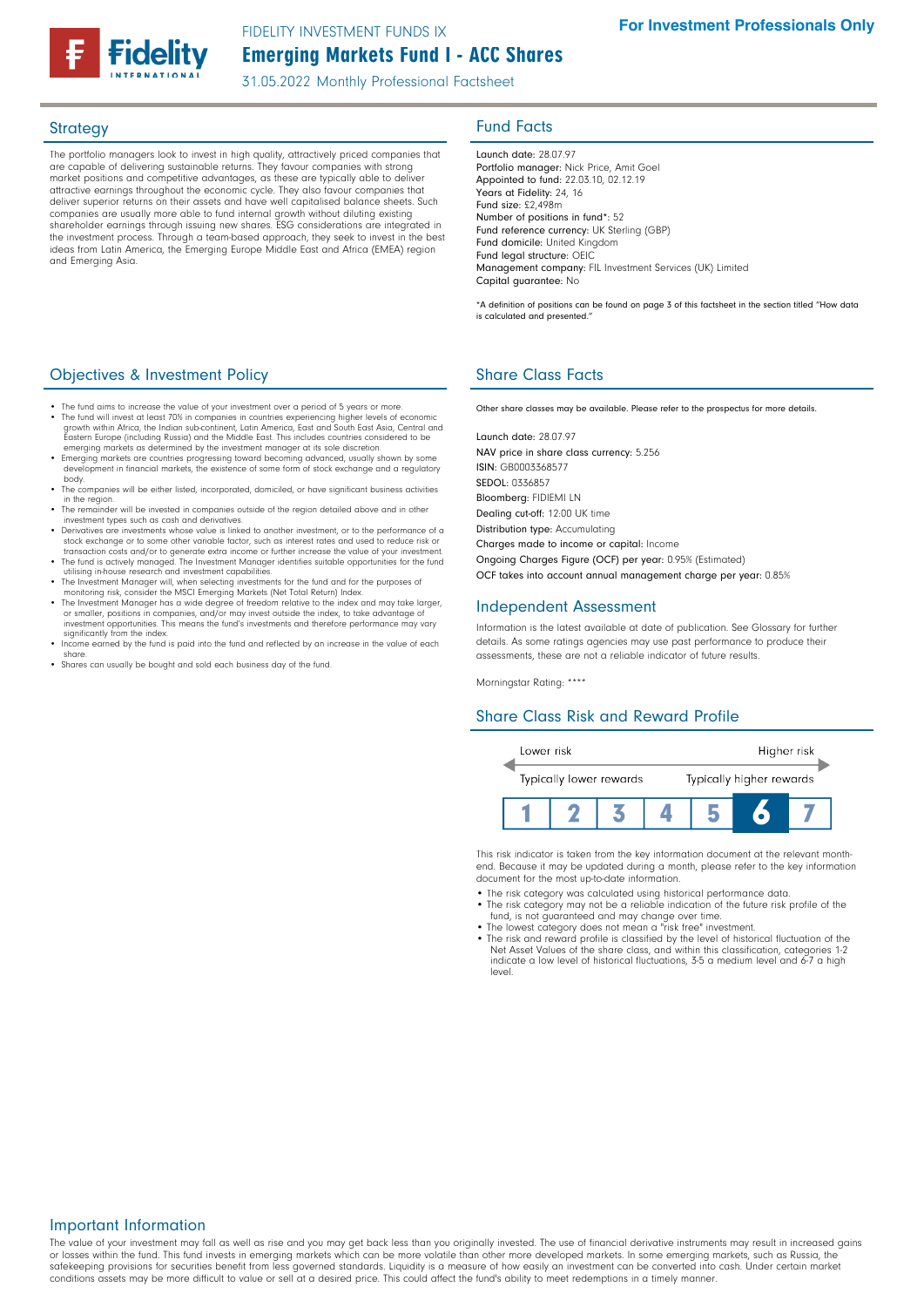

Past performance is not a reliable indicator of future results. The fund's returns can be affected by fluctuations in currency exchange rates.

### Performance Comparator(s)

| Peer Group Universe        | Morningstar IA Global Emerg Markets |
|----------------------------|-------------------------------------|
| Market index from 02.09.19 | MSCI Emerging Markets Index (Net)   |

Market index is for comparative purposes only unless specifically referenced in the Objectives & Investment Policy on page 1. The same index is used in the positioning tables on this factsheet. Where the effective date for the current market index is after the share class launch date, full history is available from Fidelity.

Cumulative performance in GBP (rebased to 100)



Performance is shown for the last five years (or since launch for funds launched within that period).







# Volatility & Risk (3 years)

| Annualised Volatility: fund (%) | 16.82 | Annualised Alpha              | $-0.71$ |
|---------------------------------|-------|-------------------------------|---------|
| <b>Relative Volatility</b>      | 1.21  | Beta                          | 1.11    |
| Sharpe Ratio: fund              | 0.25  | Annualised Tracking Error (%) | 6.84    |
| Sharpe Ratio: index             | 0.34  | Information Ratio             | $-0.08$ |
|                                 |       | R <sup>2</sup>                | 0.84    |

Calculated using month-end data points. Definitions of these terms can be found in the Glossary section of this factsheet.

# Performance to 31.05.22 in GBP (%)

|                                    | 1 <sub>m</sub> | 3m             | <b>YTD</b>     | 1yr     | 3yr            | 5yr    | Since<br>31.05.96* |
|------------------------------------|----------------|----------------|----------------|---------|----------------|--------|--------------------|
| Fund cumulative growth             | $-0.3$         | $-6.9$         | $-19.0$        | $-20.2$ | 14.0           | 20.7   | 419.8              |
| Index cumulative growth            | 0.1            | $-1.3$         | $-5.2$         | $-9.6$  | 15.7           | 22.9   | 356.9              |
| Fund annualised growth             | $\sim$         | $\sim$         | $\sim$         | $-20.2$ | 4.5            | 3.8    | 6.5                |
| Index annualised growth            | $\sim$         | $\sim$         | $\sim$         | $-9.6$  | 5.0            | 4.2    | 6.0                |
| Ranking within Peer Group Universe |                |                |                |         |                |        |                    |
| <b>W</b> Accumulation Shares       | 83             | 117            | 125            | 109     | 55             | 45     |                    |
| Total number of funds              | 130            | 129            | 129            | 129     | 113            | 99     |                    |
| Quartile ranking**                 | 3              | $\overline{4}$ | $\overline{4}$ | 4       | $\mathfrak{p}$ | $\sim$ |                    |

Source of fund performance and volatility and risk measures is Fidelity. Performance is excluding initial charge. Basis: bid-bid with income reinvested, in GBP, net of fees. Market indices are sourced from RIMES and other data is sourced from third-party providers such as Morningstar. \*Performance commencement date.

\*\*Quartile rank is for the fund's primary share class as identified by Morningstar, which may be different than the share class detailed in this factsheet and refers to performance over<br>time rated on a scale of 1-4. A rank not be the same class of this factsheet. Quartile ranking is an internal Fidelity International calculation. Ranking may vary by share class.

Performance for 12 month periods in GBP (%)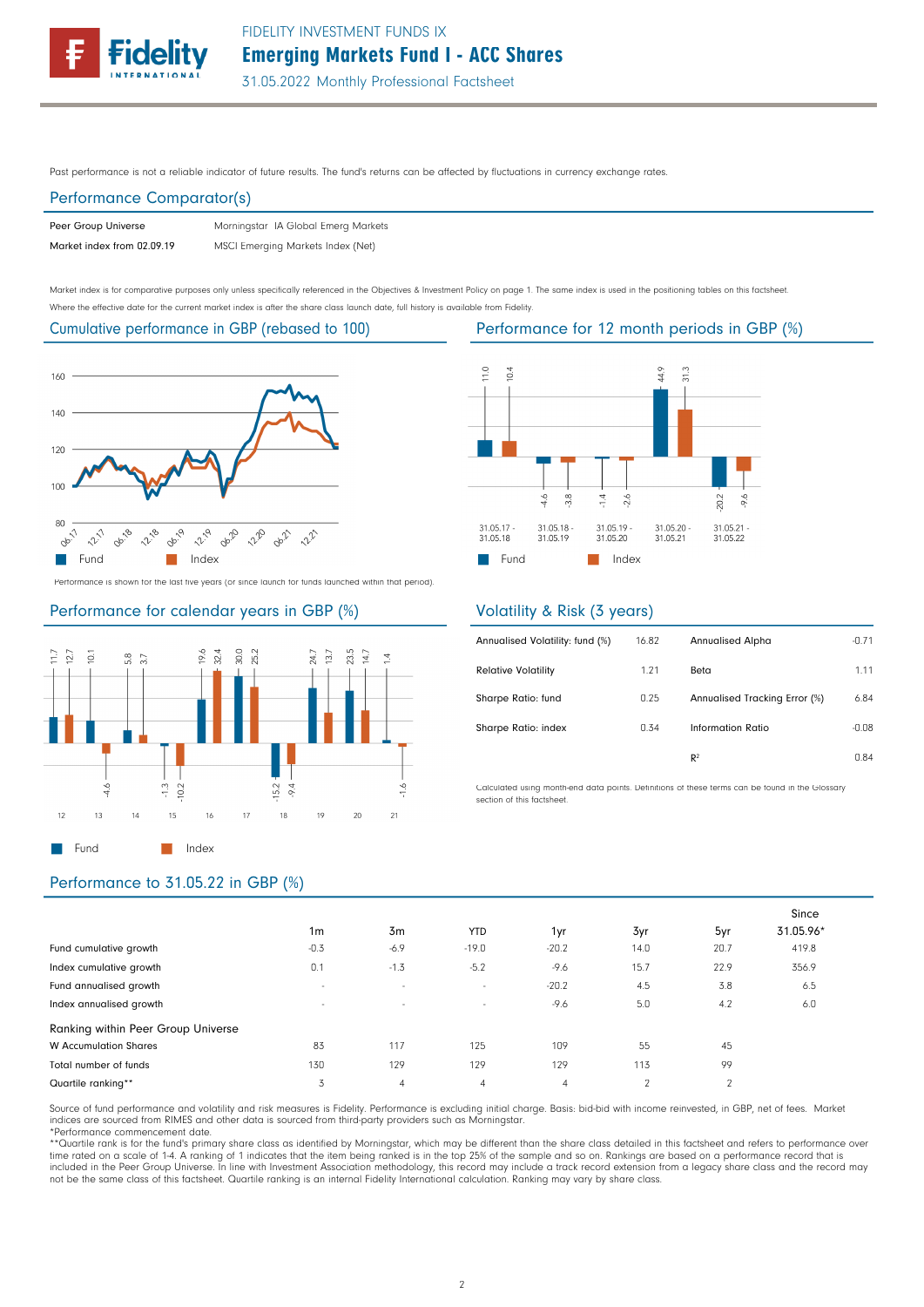

31.05.2022 Monthly Professional Factsheet

This factsheet contains information about the composition of the fund at a particular point in time. It aims to help you understand how the fund manager is positioned to achieve the fund's objectives.

The Equity Exposure table below provides an overall view of the fund. This represents - in percentage terms - how much of the fund is invested in the market. The higher the figure, the more the fund will take part in any market rises (or falls).

The definitions section provides a more comprehensive explanation of the individual elements in the table.

The exposure and positioning tables on page 4 break the fund down into a number of different views, each providing a different perspective on the fund's investments.

## Introduction **Introduction How data is calculated and presented**

Portfolio composition data has been calculated and presented according to several general principles, which are listed below.

- **Aggregation:** all investments, including derivatives, linked to a particular issuing company have been combined to form a total percentage holding for each company. The aggregate holding is referred to in this factsheet as a position. Where a company is listed in two separate countries, each listing may be classified as a separate issuing company. Exchange Traded Funds (ETFs) and derivatives on ETFs are treated as individual securities – ie not aggregated.

**Categorisation:** for investments that have underlying securities we use the attributes of the underlying issuing company or common share to determine the appropriate sector, market capitalisation band and geographic area.

- **Derivatives:** all derivatives are included on an exposure basis and, where necessary, are delta-adjusted. Delta-adjusting expresses derivatives in terms of the equivalent number of shares that would be needed to generate the same return.

"Basket" securities: securities that represent a number of company shares - like index futures or options - are allocated to categories (such as sector) whenever possible. Otherwise they are included in the "Other Index / Unclassified" category.

## Equity Exposure (% TNA)

| Equity          | Exposure<br>$(%$ (% TNA)<br>94.9 |
|-----------------|----------------------------------|
| Other           | 0.0                              |
| Uninvested Cash | 5.1                              |

#### Definition of terms:

Equity: the percentage of the fund that is currently invested in the equity market.

Other: the value of any non-equity investments (excluding cash funds) expressed as a percentage of fund TNA.

Uninvested cash: this is 100% minus the fund's Equity exposure and minus Other. This leaves any residual cash exposure that is not invested in shares or via derivatives. % TNA: Data is presented as a percentage of TNA, which stands for Total Net Assets (the value of all the fund's assets after the deduction of any liabilities).

### Active Money

Active Money

77.6%

This is the sum of the fund's overweight positions (including effective cash) when compared to the market index.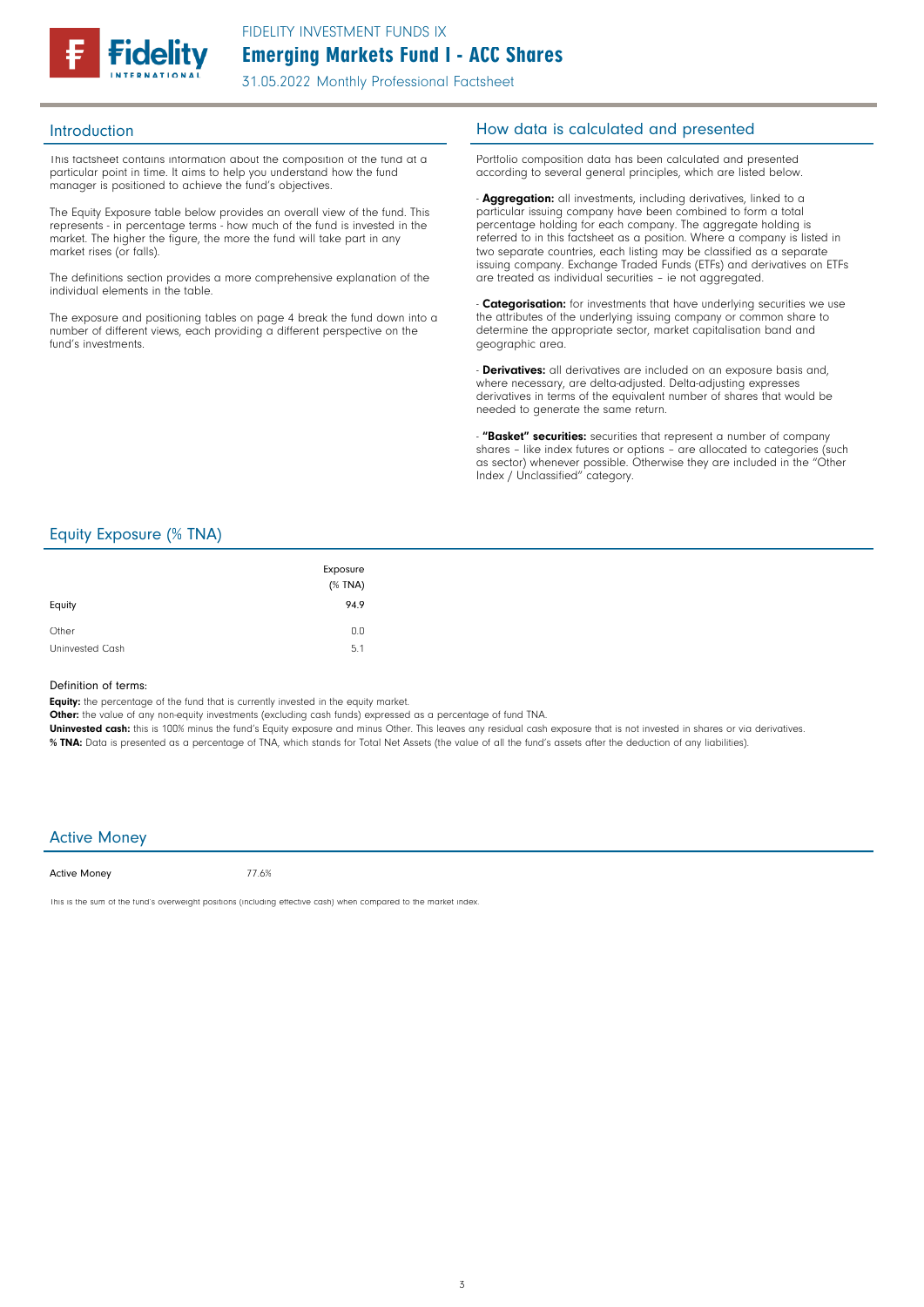

# Emerging Markets Fund I - ACC Shares FIDELITY INVESTMENT FUNDS IX

31.05.2022 Monthly Professional Factsheet

| <b>GICS Sector</b>            | Fund | Index | Relative | GBP              |
|-------------------------------|------|-------|----------|------------------|
| Information Technology        | 29.7 | 21.1  | 8.7      | >10 <sub>k</sub> |
| Financials                    | 21.9 | 21.8  | 0.0      | $5 - 10$         |
| <b>Materials</b>              | 12.1 | 9.1   | 3.0      | 1-5b             |
| <b>Consumer Discretionary</b> | 10.2 | 12.8  | $-2.6$   | $0-1b$           |
| <b>Consumer Staples</b>       | 8.7  | 6.0   | 2.7      | Tota             |
| Industrials                   | 6.5  | 5.5   | 0.9      | Inde             |
| <b>Communication Services</b> | 3.2  | 10.2  | $-7.0$   | Tota             |
| Energy                        | 1.1  | 5.0   | $-3.9$   |                  |
| <b>Real Estate</b>            | 0.9  | 2.1   | $-1.2$   |                  |
| <b>Health Care</b>            | 0.5  | 3.6   | $-3.1$   |                  |
| <b>Utilities</b>              | 0.2  | 2.7   | $-2.5$   |                  |
| <b>Total Sector Exposure</b>  | 94.9 | 100.0 |          |                  |
| Other Index / Unclassified    | 0.0  | 0.0   |          |                  |
| <b>Total Equity Exposure</b>  | 94.9 | 100.0 |          |                  |
|                               |      |       |          |                  |

## Sector/Industry Exposure (% TNA) Market Capitalisation Exposure (% TNA)

| GBP                              | Fund | Index | Relative |
|----------------------------------|------|-------|----------|
| $>10$ bn                         | 80.6 | 68.8  | 11.8     |
| 5-10 <sub>bn</sub>               | 11.0 | 16.3  | $-5.3$   |
| $1-5$ bn                         | 3.0  | 12.9  | $-9.9$   |
| $0-1$ bn                         | 0.0  | 0.2   | $-0.2$   |
| <b>Total Market Cap Exposure</b> | 94.7 | 98.3  |          |
| Index / Unclassified             | 0.2  | 1.7   |          |
| <b>Total Equity Exposure</b>     | 94.9 | 100.0 |          |

## Geographic Exposure (% TNA) Regional Exposure (% TNA)

|                                  | Fund | Index | Relative |  |
|----------------------------------|------|-------|----------|--|
| China                            | 24.2 | 30.6  | $-6.5$   |  |
| Taiwan                           | 16.3 | 16.0  | 0.3      |  |
| India                            | 12.8 | 12.8  | 0.0      |  |
| Korea (South)                    | 12.1 | 12.7  | $-0.6$   |  |
| Hong Kong                        | 6.5  | 0.1   | 6.4      |  |
| Brazil                           | 5.7  | 5.6   | 0.1      |  |
| Canada                           | 5.2  | 0.0   | 5.2      |  |
| Mexico                           | 3.8  | 2.3   | 1.5      |  |
| South Africa                     | 3.6  | 3.8   | $-0.2$   |  |
| Kazakhstan                       | 1.9  | 0.0   | 1.9      |  |
| Others                           | 2.9  | 16.1  | $-13.2$  |  |
| <b>Total Geographic Exposure</b> | 94.9 | 100.0 |          |  |
| Other Index / Unclassified       | 0.0  | 0.0   |          |  |
| <b>Total Equity Exposure</b>     | 94.9 | 100.0 |          |  |

#### Emerging Asia Latin America Asia Pacific (ex-Japan) North America Sub-Saharan Africa Emerging Europe Europe (Eurozone) UK MENA Total Regional Exposure Other Index / Unclassified Total Equity Exposure Fund Index Relative 67.0 78.2 -11.2 9.5 6.5 5.2 3.6 1.9 0.6 0.5 0.2 8.9 0.1 0.0 3.8 1.2 0.2 0.0 7.5 0.6 6.4 5.2 -0.2 0.7 0.4 0.5 -7.3  $94.9$  100.0 0.0 94.9 0.0 100.0

2.1 3.9 -1.8 Fund Index Relative

6.9 4.4 0.0 0.0 0.2  $0.0$ 0.7 0.2 0.9 0.7

Fund Index Relative

1.4 1.4 1.1 1.0 0.8 0.8 0.7 0.7 0.7

 $-1.4$ -1.4 -1.1 -1.0 -0.8 -0.8 -0.7 -0.7 -0.7

2.6 4.2 6.4 5.2 5.0 4.9 3.5 3.6 2.8 2.9

 $0.0$  $0.0$ 0.0 0.0 0.0  $0.0$  $0.0$ 0.0 0.0

9.5 8.5 6.4 5.2 5.2 4.9 4.2 3.8 3.8 3.6

#### Top Positions (% TNA)

| GICS Sector                                            |
|--------------------------------------------------------|
| TAIWAN SEMICONDUCTOR MFG CO LTD Information Technology |
| Information Technology                                 |
| Financials                                             |
| Materials                                              |
| <b>Consumer Staples</b>                                |
| Financials                                             |
| Information Technology                                 |
| Materials                                              |
| Information Technology                                 |
| Information Technology                                 |
|                                                        |

## Top Overweight Positions (% TNA) Top Underweight Positions (% TNA)

|                                 | Fund | Index | Relative |
|---------------------------------|------|-------|----------|
| <b>HDFC BANK LTD</b>            | 6.4  | 0.0   | 6.4      |
| FIRST QUANTUM MINERALS LTD      | 5.2  | 0.0   | 5.2      |
| CHINA MENGNIU DAIRY CO          | 5.2  | 0.2   | 5.0      |
| AIA GROUP LTD                   | 4.9  | 0.0   | 4.9      |
| SAMSUNG FLECTRONICS CO LTD      | 8.5  | 4.4   | 4.2      |
| <b>GRUPO MEXICO SAB DE CV</b>   | 3.8  | 0.2   | 3.6      |
| MEDIATEK INC.                   | 4.2  | 0.7   | 3.5      |
| SK HYNIX INC                    | 3.6  | 0.7   | 2.9      |
| <b>INFOSYS LTD</b>              | 3.8  | 0.9   | 2.8      |
| TAIWAN SEMICONDUCTOR MEG CO LTD | 9.5  | 6.9   | 2.6      |

## Positions Concentration (% TNA)

|        | Fund | Index |
|--------|------|-------|
| Top 10 | 55.1 | 24.5  |
| Top 20 | 76.9 | 31.6  |
| Top 50 | 94.9 | 43.5  |

#### Definition of terms:

Index: the index used in the positioning tables on this page is the index defined in the Performance Comparator(s) section on page 2 of this factsheet.

Top Positions: those companies in which the largest percentages of the fund's total net assets are effectively invested. Positions in other funds - including ETFs (Exchange Traded<br>Funds) - can appear in this table, but ind

Taiwan Korea (South) India Canada China Hong Kong Taiwan Mexico India Korea (South)

Geographic Location

TENCENT HLDGS LTD MEITUAN

VALE SA

JD.COM INC

AL RAJHI BANK

**ICICI BANK LTD** 

RELIANCE INDUSTRIES LTD

CHINA CONSTRUCTION BANK

PETROLEO BRASILEIRO-PETROBRAS

HOUSING DEVELOPMENT FINANCE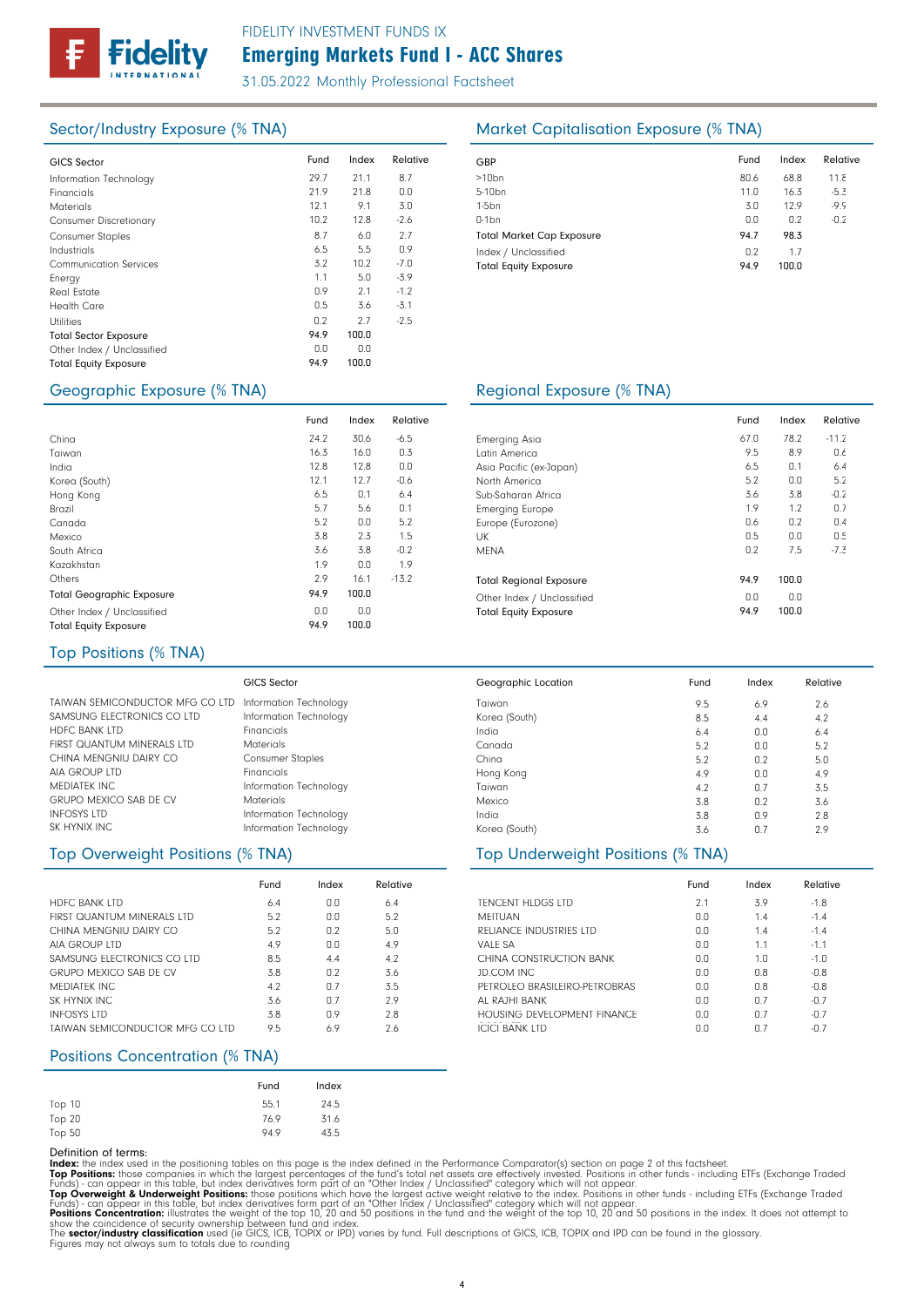

### **Attribution**

Performance attribution is produced in the currency shown below. For funds with multiple share classes, the attribution return reflects the aggregate performance across all the share classes. It may therefore deviate from the published return for a particular share class. When using the analysis for hedged share classes, please consider that the attribution is shown before the impact of hedging.

The contributions shown in the tables are before the impact of charges. If charges are applied, their effect is captured in the "Other" category in the tables and will also be reflected in the fund return.

All investments, including derivatives, linked to a particular issuing company have been combined to form a total percentage for each issuing company.

The sector/industry and geographic contribution tables (where relevant) display a maximum of eleven individual entries. Where applicable, only top five and bottom five are listed, with the remaining contribution shown in the "Other Sectors" or "Others" category.

| Currency of attribution       | UK Sterling (GBP) |
|-------------------------------|-------------------|
| One month relative return (%) | $-0.31$           |

#### Position Contribution (%) 2 and 2 and 2 and 2 and 2 and 2 and 2 and 2 and 2 and 2 and 2 and 2 and 2 and 2 and 2 and 2 and 2 and 2 and 2 and 2 and 2 and 2 and 2 and 2 and 2 and 2 and 2 and 2 and 2 and 2 and 2 and 2 and 2 an

| <b>TOP CONTRIBUTORS</b>              | Average<br>Relative<br>Weight | Relative<br>Performance<br>Contribution | TOP DETRACTORS                | Average<br>Relative<br>Weight | Relative<br>Performance<br>Contribution |
|--------------------------------------|-------------------------------|-----------------------------------------|-------------------------------|-------------------------------|-----------------------------------------|
| MEDIATEK INC.                        | 3.3                           | 0.33                                    | KASPI/KZ JSC                  | 2.1                           | $-0.50$                                 |
| <b>GRUPO MEXICO SAB DE CV</b>        | 3.4                           | 0.27                                    | CHINA MENGNIU DAIRY CO        | 5.2                           | $-0.31$                                 |
| AIA GROUP LTD                        | 4.9                           | 0.25                                    | <b>INFOSYS LTD</b>            | 2.9                           | $-0.16$                                 |
| LOCALIZA RENT A CAR SA               | 1.8                           | 0.15                                    | PETROLEO BRASILEIRO-PETROBRAS | $-0.9$                        | $-0.13$                                 |
| <b>7HONGSHENG GROUP HOLDINGS LTD</b> | 7.4                           | 0.15                                    | TCS GROUP HLDG PLC            | 0.0                           | $-0.11$                                 |
| ALIBABA GROUP HOLDING LTD            | $-1.0$                        | 0.14                                    | SIBANYE STILLWATER LTD        | 0.4                           | $-0.11$                                 |
| <b>BANCO BRADESCO SA</b>             | 1.1                           | 0.14                                    | <b>MEITUAN</b>                | $-1.3$                        | $-0.11$                                 |
| TAIWAN SEMICONDUCTOR MFG CO LTD      | 2.7                           | 0.13                                    | CHAILEASE HOLDING CO LTD      | 2.2                           | $-0.09$                                 |
| JD.COM INC                           | $-0.8$                        | 0.13                                    | SK HYNIX INC                  | 3.0                           | $-0.08$                                 |
| MAKEMYTRIP LIMITED                   | 0.8                           | 0.12                                    | <b>BAJAJ FINANCE LTD</b>      | 0.5                           | $-0.08$                                 |

Positions in other funds - including ETFs (Exchange Traded Funds) - can appear in this table, but index derivatives form part of an "Index / Unclassified" category which will appear in the table(s) below when relevant.

| Sector/Industry Contribution (%)        |                               |          | 1 month                                    |                                       | Geographic Contribution (%)             |                               |                       | 1 month                 |                                   |  |
|-----------------------------------------|-------------------------------|----------|--------------------------------------------|---------------------------------------|-----------------------------------------|-------------------------------|-----------------------|-------------------------|-----------------------------------|--|
| <b>CONTRIBUTIONS TO RELATIVE RETURN</b> |                               |          |                                            |                                       | <b>CONTRIBUTIONS TO RELATIVE RETURN</b> |                               |                       |                         |                                   |  |
| <b>GICS Sector</b>                      | Average<br>Relative<br>Weight | Security | Sector/<br>Industry<br>Selection Selection | Total<br>Relative<br>Contributi<br>on |                                         | Average<br>Relative<br>Weight | Security<br>Selection | Geographic<br>Selection | Total<br>Relative<br>Contribution |  |
| <b>Materials</b>                        | 3.4                           | 0.16     | $-0.03$                                    | 0.13                                  | India                                   | $-0.1$                        | 0.52                  | 0.01                    | 0.52                              |  |
| Information Technology                  | 9.2                           | $-0.14$  | 0.25                                       | 0.12                                  | Saudi Arabia                            | $-4.6$                        | 0.00                  | 0.36                    | 0.36                              |  |
| <b>Health Care</b>                      | $-3.2$                        | $-0.05$  | 0.12                                       | 0.08                                  | Taiwan                                  | 0.2                           | 0.29                  | 0.01                    | 0.30                              |  |
| <b>Communication Services</b>           | $-7.5$                        | $-0.04$  | 0.11                                       | 0.07                                  | Hong Kong                               | 6.6                           | 0.19                  | 0.00                    | 0.19                              |  |
| Industrials                             | 1.0                           | 0.03     | 0.01                                       | 0.05                                  | Mexico                                  | 1.3                           | 0.10                  | 0.07                    | 0.17                              |  |
| <b>Utilities</b>                        | $-2.6$                        | $-0.02$  | 0.04                                       | 0.02                                  | Russia                                  | 0.0                           | $-0.11$               | 0.00                    | $-0.11$                           |  |
| Real Estate                             | $-1.3$                        | $-0.04$  | 0.05                                       | 0.01                                  | Korea (South)                           | 0.1                           | $-0.17$               | 0.01                    | $-0.16$                           |  |
| <b>Consumer Discretionary</b>           | $-2.8$                        | 0.02     | $-0.03$                                    | $-0.01$                               | South Africa                            | 0.2                           | $-0.16$               | $-0.02$                 | $-0.18$                           |  |
| Energy                                  | $-4.8$                        | 0.05     | $-0.12$                                    | $-0.07$                               | Kazakhstan                              | 2.1                           | $-0.50$               | 0.00                    | $-0.50$                           |  |
| Financials                              | $-0.7$                        | $-0.20$  | 0.02                                       | $-0.17$                               | China                                   | $-7.0$                        | $-0.71$               | $-0.04$                 | $-0.74$                           |  |
| <b>Consumer Staples</b>                 | 2.9                           | $-0.41$  | 0.02                                       | $-0.39$                               | Others                                  | $-5.2$                        | $-0.08$               | 0.05                    | $-0.03$                           |  |
|                                         |                               |          |                                            |                                       | <b>Total Primary Assets</b>             | $-6.4$                        | $-0.63$               | 0.45                    | $-0.18$                           |  |
| <b>Total Primary Assets</b>             | $-6.4$                        | $-0.61$  | 0.44                                       | $-0.18$                               | Other*                                  | 6.4                           |                       |                         | $-0.13$                           |  |
| Other*                                  | 6.4                           |          |                                            | $-0.13$                               | <b>TOTAL</b>                            | 0.0                           |                       |                         | $-0.31$                           |  |
| <b>TOTAL</b>                            | 0.0                           |          |                                            | $-0.31$                               |                                         |                               |                       |                         |                                   |  |

\*Other includes portfolio components not already listed such as cash, expenses and other miscellaneous items.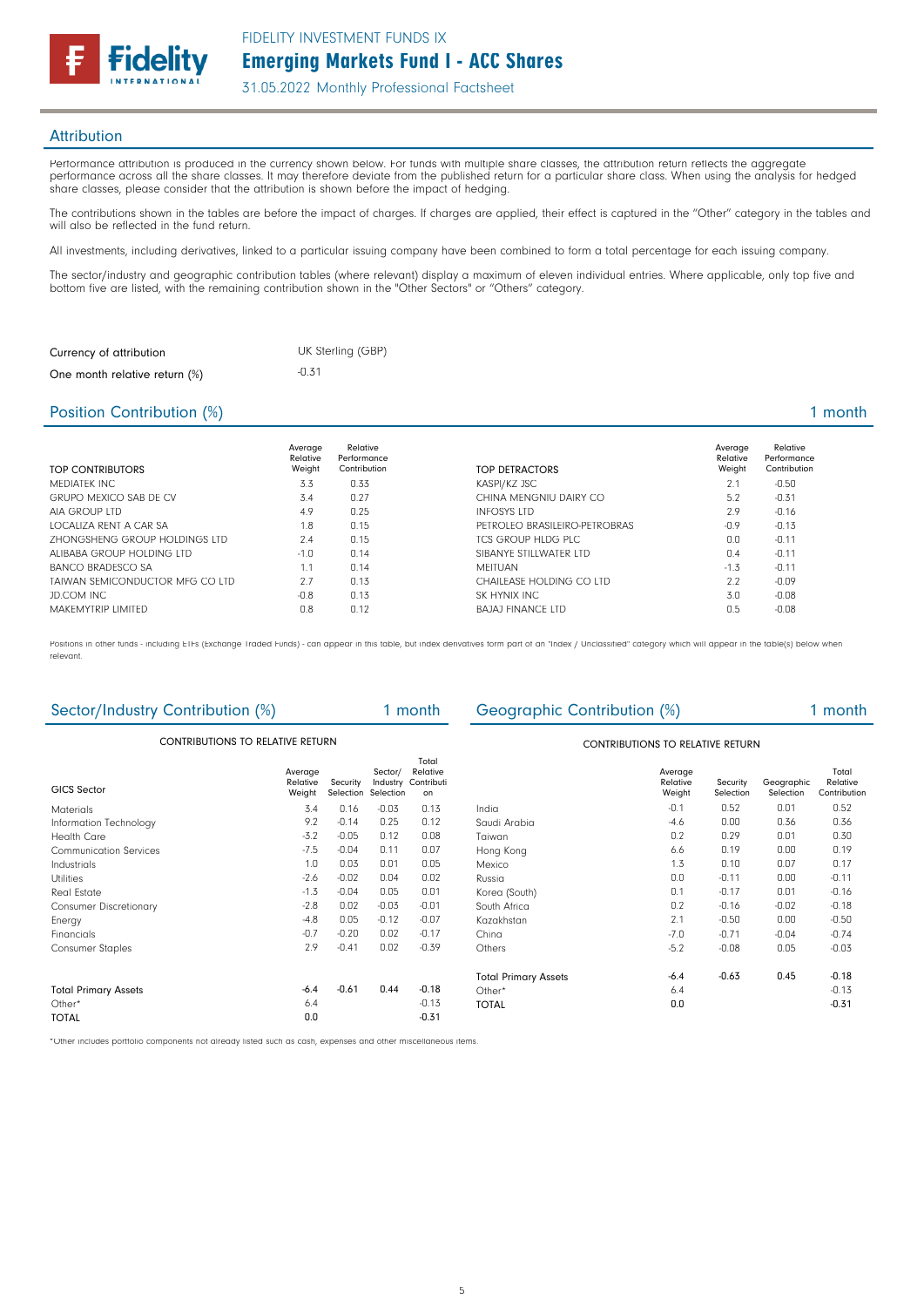

31.05.2022 Monthly Professional Factsheet

#### ESG Metrics

The factsheet is a snapshot of the portfolio at the date indicated above. ESG ratings distribution may vary over time. Representation of this data is for informational purposes only. If<br>the SFDR classification is shown as website at www.fidelityinternational.com

## Sustainability Characteristics (31.05.2022)

|                                                       | Fund  | Index |
|-------------------------------------------------------|-------|-------|
| MSCI ESG Fund Rating (AAA-CCC)                        | A     | N/A   |
| Weighted Average Carbon Intensity (tCo2e/\$M Revenue) | 137.2 | 361.5 |
| Carbon Footprint (tCO2/\$M Invested)                  | 41.4  | 256.7 |
| <b>SFDR Classification</b>                            | N/A   | N/A   |

\*N/A will be displayed if there is no ESG data available for the fund/index or if the coverage of underlying securities is under 50%. \*NR - Not rated

## MSCI Ratings Distribution % (31.05.2022)



#### Glossary

MSCI ESG Fund Rating: This shows the funds ESG rating based on the Quality Scores given to the fund by MSCI. This ranges from AAA, AA (Leader), A, BBB, BB (Average) to B, CCC

(Laggard).<br>**Weighted Average Carbon Intensity**: is calculated as the sum of each portfolio weight multiplied by the Co2e per \$M of Revenue of each holding. This metric provides a snapshot o

the fund's exposure to carbon-intensive companies and includes scope 1 and scope 2 carbon emissions.<br>**Carbon Footprint**: Provides a normalized snapshot of the funds contribution to carbon emissions.<br>**SFDR Classification:** and are products with ESG objectives. Article 8 funds focus on promoting ESG characteristics and this must be a primary focus of the product. Article 6 funds integrate sustainability<br>risks into investment analysis and deci

#### Disclaimer

ESG Rating Source: ©2022 MSCI ESG Research LLC. Reproduced by permission, no further distribution. MSCI ESG Research LLC and its affiliates (the "ESG Parties"), obtain information<br>from sources they consider reliable, none

reported. SFDR Classification is assigned by Fidelity in line with the EU Sustainable Financial Disclosure Regulation.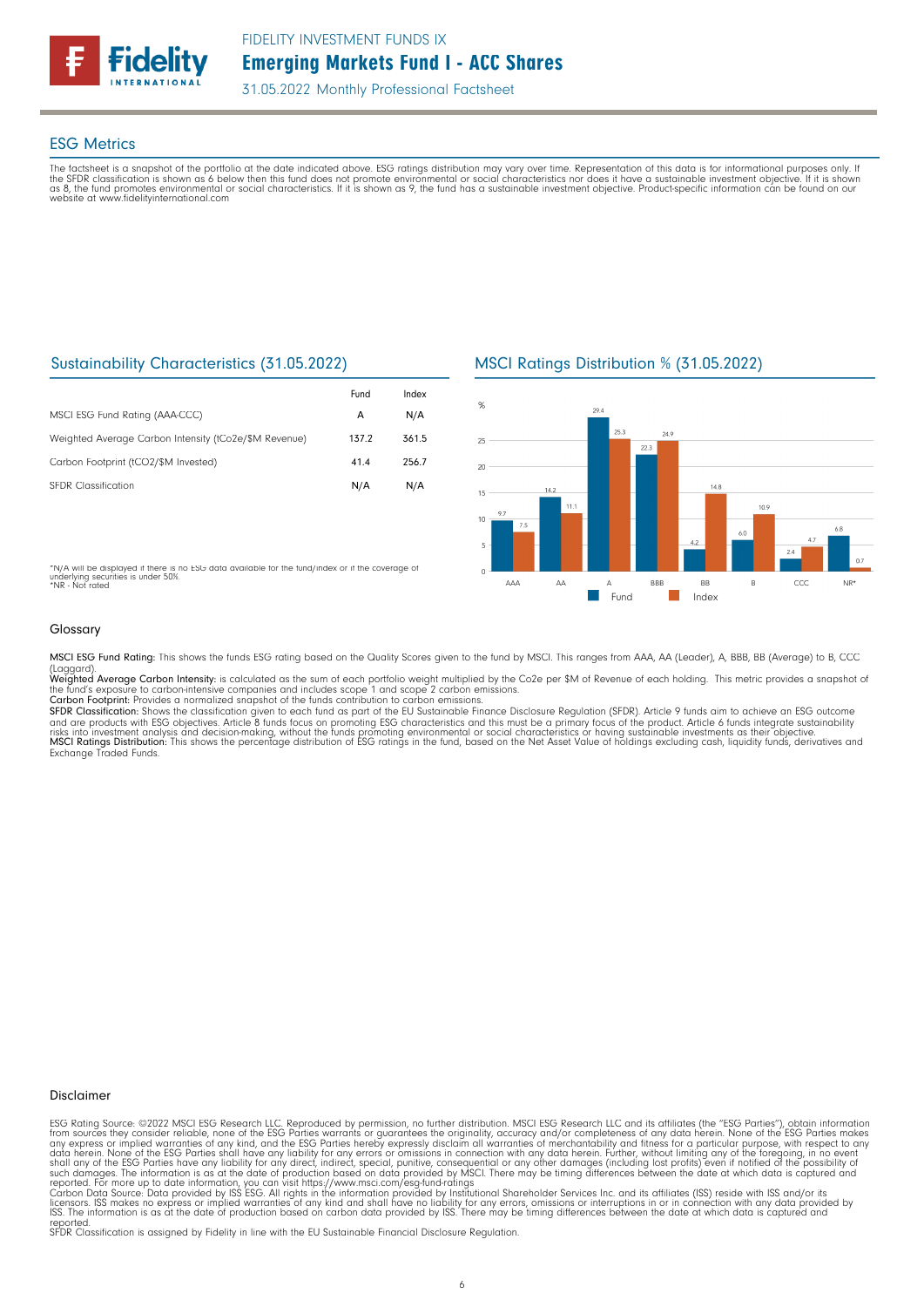31.05.2022 Monthly Professional Factsheet

### Glossary / additional notes

#### Volatility & Risk

**Annualised volatility:** a measure of how variable returns for a fund or comparative market index have been around their historical average (also known as "standard deviation"). Two funds may<br>produce the same return over a calculation is the standard deviation of 36 monthly returns presented as an annualised number. Volatility for funds and indices are calculated independently of each other

**Relative volatility:** a ratio calculated by comparing the annualised volatility of a fund to the annualised volatility of a comparative market index. A value greater than 1 indicates the fund has been<br>more volatile than t measure of 0.8 would mean the fund has been 20% less volatile than the index.

**Sharpe ratio:** a measure of a fund's risk-adjusted performance, taking into account the return on a risk-free investment. The ratio allows an investor to assess whether the fund is generating adequate the tund is generati

Annualised alpha: the difference between a fund's expected return (based on its beta) and the fund's actual return. A fund with a positive alpha has delivered more return than would be expected given its beta

**Beta:** a measure of a fund's sensitivity to market movements (as represented by a market index). The beta of the market is 1.00 by definition. A beta of 1.10 shows that the fund could be expected to<br>perform 10% better tha perform 15% worse than the market return during up markets and 15% better during down markets.

**Annualised tracking error:** a measure showing how closely a tund tollows the index to which it is being compared. It is the standard deviation of the fund's excess returns. The higher the fund's<br>tracking error, the higher

**Information ratio:** a measure ot a tund's eftectiveness in generating excess return for the level of risk taken. An information ratio of U.5 shows the fund has delivered an annualised excess return<br>equivalent to half the

Rº: a measure representing the degree to which a fund's return can be explained by the returns of a comparative market index. A value of 1 signifies the fund and index are perfectly correlated. A<br>measure of 0.5 means only correlation between fund and index).

**Ongoing charges** figure represents the charges taken from the fund over a year. It is calculated at the fund's financial year end and may vary from year to year. For classes of funds with fixed ongoing charges figure repr

For more information about charges (including details of the fund's financial year end), please consult the charges section in the most recent Prospectus.

**Historic yield**<br>The historic yield for a fund is based on its dividends declared over the preceding 12 months. It is calculated by summing the dividend rates declared in that period, divided by the price as at the date of publication. Declared dividends may not be confirmed and may be subject to change. Where 12 months of declared dividend data does not exist a historic yield will not be published.

#### Sector/industry classification

GICS: The Global Industry Classification Standard is a taxonomy mainly used across MSCI and S&P indices in which each company is assigned by its principal business activity to one of 11 sectors, 24 industry groups, 69 industries and 158 sub-industries. More information is available at http://www.msci.com/gics

**ICB:** The Industry Classitication Benchmark is a taxonomy mainly used across FTSE Russell indices in which each company is assigned by its principal business activity to one of 11 industries, 20<br>supersectors, 45 sectors a

TOPIX: Tokyo stock Price Index, commonly known as TOPIX, is a stock market index for the Tokyo Stock Exchange (TSE) in Japan, tracking all domestic companies of the exchange's First Section. It is calculated and published by the TSE.

**IPD** means the Investment Property Databank who are a provider of performance analysis and benchmarking services for investors in real estate. IPD UK Pooled Property Funds Index - All Balanced<br>Funds is a component of the

#### Independent Assessment

**Scope Fund Rating:** The rating measures how well a fund has balanced risk and reward relative to its peers. The rating is based solely on performance for funds with a five year track record. Funds<br>with a shorter history a and  $E = poor$ 

**Morningstar Star Rating for Funds:** The rating measures how well a tund has balanced risk and reward relative to its peers. Star ratings are strictly based on past performance and Morningstar<br>suggests investors use them t

**Primary share class:** is identified by Morningstar when the analysis calls for only one share class per fund to be in the peer group. It is the share class Morningstar recommends as the best proxy for the best proxy for c for the fund will have its own primary share class.

Portfolio Turnover Rate (PTR) and Portfolio Turnover Cost (PTC), where shown: SRDII does not define a methodology for these values; ours is as follows: PTR = (purchases of securities + sales of<br>securities) minus (subscript minus implicit costs.